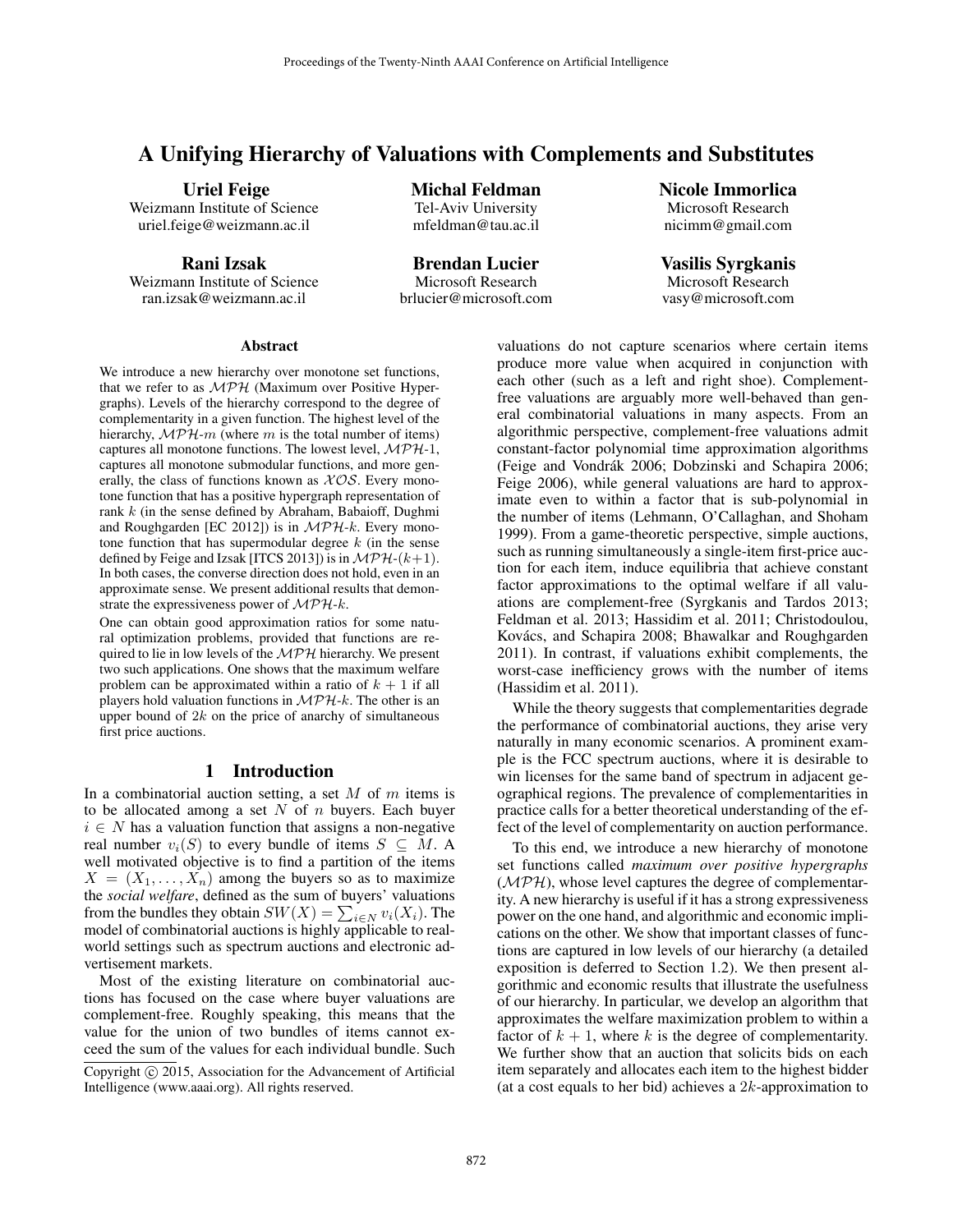the optimal welfare at any equilibrium of bidder behavior.

# 1.1 The Maximum over Positive Hypergraph (MPH) Hierarchy

Given a set M of m items, a set function  $v: 2^M \to \mathbb{R}^+$  is *normalized* if  $v(\emptyset) = 0$  and *monotone* if  $v(T) \ge v(S)$  whenever  $S \subseteq T \subseteq M$ .<sup>1</sup> A normalized monotone set function is necessarily non-negative. Throughout the paper we assume that all set functions are normalized and monotone, unless stated otherwise. In the context of combinatorial auctions, we refer to the set functions as valuation functions.

A set function v is symmetric if  $v(S) = v(T)$  whenever  $|S| = |T|$ . A hypergraph representation of a set function v:  $2^M \rightarrow \mathbb{R}^+$  is a (normalized but not necessarily monotone) set function  $h: 2^M \to \mathbb{R}$  that satisfies  $v(S) = \sum_{T \subseteq S} h(T)$ . It is easy to verify that any set function  $v$  admits a unique hypergraph representation and vice versa. A set  $S$  such that  $h(S) \neq 0$  is said to be a *hyperedge* of h. Pictorially, the hypergraph representation can be thought of as a weighted hypergraph, where every vertex is associated with an item in M, and the weight of each hyperedge  $e \subseteq M$  is  $h(e)$ . Then the value of the function for any set  $S \subseteq M$ , is the total value of all hyperedges that are contained in S.

The *rank* of a hypergraph representation h is the largest cardinality of any hyperedge. Similarly, the *positive rank* (respectively, *negative rank*) of h is the largest cardinality of any hyperedge with strictly positive (respectively, negative) value. The rank of a set function  $v$  is the rank of its corresponding hypergraph representation, and we refer to a function v with rank r as a *hypergraph-*r function. Last, if the hypegraph representation is non-negative, i.e. for any  $S \subseteq M$ ,  $h(S) \geq 0$ , then we refer to such a function as a *positive hypergraph-*r (PH-r) function.

We define a parameterized hierarchy of set functions, with a parameter corresponding to the degree of complementarity.

Definition 1 (Maximum Over Positive Hypergraph-k  $(\mathcal{MPH\text{-}k})$  class). A monotone set function  $v: 2^M \to \mathbb{R}^+$  is Maximum over Positive Hypergraph-k *(*MPH*-*k*) if it can be expressed as a maximum over a set of* PH*-*k *functions. That is, there exist*  $\mathcal{PH}\text{-}k$  *functions*  $\{v_\ell\}_{\ell\in\mathcal{L}}$  *such that for every set*  $S \subseteq M$ ,

$$
v(S) = \max_{\ell \in \mathcal{L}} v_{\ell}(S),\tag{1}
$$

*where* L *is an arbitrary index set.*

The  $MPH$  hierarchy has the following attributes:

- 1. Completeness. Every monotone set function is contained in some level of the hierarchy (see below).
- 2. Usefulness. The hierarchy has implications that relate the level in the hierarchy to the efficiency of solving optimization problems. Specifically, we show implications of our hierarchy to the approximation guarantee of the algorithmic welfare maximization problem (in Section 3.2) and the price of anarchy of simultaneous single item auctions (in Section 3.3).

3. Expressiveness. The hierarchy is expressive enough to contain many functions in its lowest levels (see Section 2).

We conclude this section with some basic properties of the MPH hierarchy (for more properties, see Section 2). The two extreme cases of  $MPH-k$  functions coincide with two important classes of valuations. Specifically,  $MPH-1$ is the class of functions that can be expressed as the maximum over a set of additive functions. This is exactly the class of  $XOS$  valuations (Lehmann, Lehmann, and Nisan 2001), which is a complement-free valuation class that has been well-studied in the literature. This class contains all submodular valuations, i.e. valuations that exhibit decreasing marginal returns. On the other side,  $MPH$ -m coincides with the class of all monotone functions, $<sup>2</sup>$  and so the hierar-</sup> chy is complete. For intermediate values of k,  $MPH-k$  is monotone; namely, for every  $k < k'$  it holds that  $MPH$  $k \subset \mathcal{MPH-}k'$ . We get the following hierarchy:

$$
\mathcal{XOS} = \mathcal{MPH} \text{-}1 \subset \cdots \subset \mathcal{MPH} \text{-}m = \text{Monotone} \quad (2)
$$

A simple example. Consider the following example, which has an intuitive interpretation in the context of FCC spectrum auctions. There are four items for sale,  ${A_1, A_2, B_1, B_2}$ , corresponding to spectrum bands A and B in each of two neighboring geographic regions  $i = 1, 2$ . The value of any  $A_i$  is 1, but a bidder has value 3 for getting both  $A_1$  and  $A_2$ , due to the complementary relationship of being in neighboring regions. The value of band  $B$  is similar to  $A$ . However, bands  $A$  and  $B$  are substitutes, so if a bidder obtains items from each band then he can derive value from only one of them. This valuation can be represented as a hypergraph with four nodes  $A_1$ ,  $A_2$ ,  $B_1$ ,  $B_2$ , where the weight of each single node is 1, the weight of the edges  $(A, 1, A_2)$ and  $(B_1, B_2)$  are 1, the weight of the edges  $(A_1, B_1)$  and  $(A_2, B_2)$  are  $-1$ , and the weight of the hyperedge including all four nodes is  $-1$ . This valuation can also be represented as a maximum over positive hypergraph valuations of rank 2, using the following four graphs: Graph  $G_1$  assigns weight 0 to nodes  $B_i$ , weight 1 to nodes  $A_i$  and weight 1 to the edge  $(A_1, A_2)$ . Graph  $G_2$  is the same as  $G_1$ , swapping A and B. Graph  $G_3$  assigns weight 0 to nodes  $A_2$  and  $B_1$ , and weight 1 to nodes  $A_1$  and  $B_2$ . Graph  $G_4$  assigns weight 1 to nodes  $A_2$  and  $B_1$ , and weight 0 to nodes  $A_1$  and  $B_2$ . Consider, for example, the set  $\{A_1, A_2\}$ . Its value is 3 according to the hypergraph valuation, and indeed, it obtains maximum value in  $G_1$ , which assigns it value 3, as desired. This valuation is therefore MPH-2.

Fractionally "Subadditive" Characterization of  $MPH-k$ . In the full version of the paper, we show the definition of  $MPH-k$  functions has a natural analogue as an extension of *fractionally subadditive* functions.

### 1.2 Related Work

Expressiveness. Since the maximum welfare allocation problem is  $\mathcal{NP}$ -hard to approximate even with very poor ratio (see for example (Lehmann, O'Callaghan, and Shoham

<sup>&</sup>lt;sup>1</sup>We use  $\mathbb{R}^+$  for non-negative real numbers. That is, 0 is included.

<sup>&</sup>lt;sup>2</sup>Simply create a separate  $\mathcal{PH}$ - $|S|$  function for each set S with a single hyperedge equal to the set S and with weight  $f(S)$ . Then, by monotonicity, the maximum of these functions is equal to the initial valuation.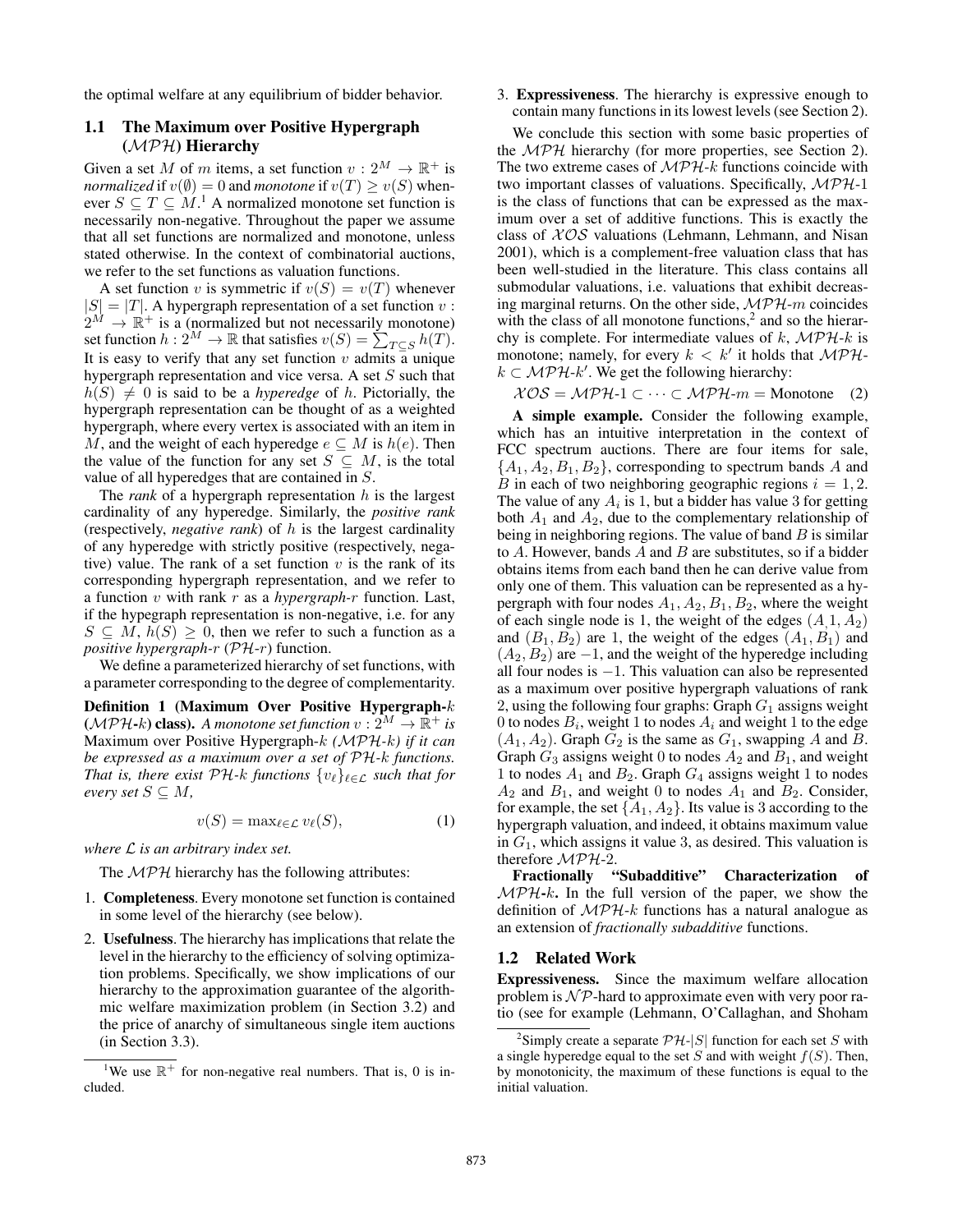1999) for the case of *single minded bidders* – bidders that want one particular bundle of items), there has been extensive work on classification of monotone set functions. We distinguish between two types of classifications. One is that of *restricted classes* of set functions, and the other is *inclusive hierarchies* that capture all monotone set functions.

Restricted classes of monotone set functions. (Lehmann, Lehmann, and Nisan 2001) initiated a systematic classification of set functions without complementarities (e.g. *gross-substitutes* (Kelso and Crawford 1982), *submodular*, X OS (Sandholm 1999), *subadditive*). Subsequent research gave constant factor approximation algorithms for these classes  $(1 - 1/e - \epsilon)$  in the submodular case (Feige and Vondrák 2006),  $1 - 1/e$  in the  $XOS$  case (Dobzinski and Schapira 2006) and 2 in the subadditive case (Feige 2006)). These algorithms assume *demand query* access to the valuation functions, though for the submodular case, if one is satisfied with a 1 − 1/e ratio, then *value queries* suffice (Vondrák 2008). The first level of our hierarchy, i.e.  $MPH-1$ , coincides with the class of  $XOS$  functions.

(Conitzer, Sandholm, and Santi 2005) consider *graphical valuations*: every item has a weight, and every pair of items (edge of the graph) has a weight (positive or negative) and the value of a set of items is the sum of weights of items and edges within the set. We show that this class is in  $MPH-2$ .

(Abraham et al. 2012) consider the hierarchy of  $\mathcal{PH}-k$ valuation functions, as already defined, (which are obviously contained in  $MPH-k$ ) that allows only complements but no substitutes (e.g. submodular functions cannot be expressed in this hierarchy, and even some supermodular functions cannot be expressed). They show that the maximum welfare problem can be approximated within a ratio of  $k$  if all valuation functions are in  $\mathcal{PH}-k$  and they design truthful mechanisms that achieve approximation ratios that degrade logarithmically with the numer of items  $m$ .

Complete hierarchies of monotone set functions. (Feige and Izsak 2013) introduced a hierarchy parameterized by the so-called *supermodular degree* (the lowest level coinciding with submodular functions) and gave a greedy  $(k + 2)$ -approximation algorithm for the welfare maximization problem when functions are in the  $k$ -th level of the hierarchy. We show that every level of the supermodular degree hierarchy is strictly contained in the corresponding level of the  $MPH$  hierarchy, whilst there are functions in  $MPH-2$ that cannot even be approximated by functions of low superthat cannot even be approximated by functions of low super-<br>modular degree (e.g. functions of supermodular degree  $\sqrt{m}$ modular degree (e.g. runctions or supermodular deproximate them only within a ratio of  $\Omega(\sqrt{m})$ ).

The  $XOS$  class introduced in (Lehmann, Lehmann, and Nisan 2001) is based on "OR" and "XOR" operations previously introduced in (Sandholm 1999), but with the restriction that "OR" operations are applied on single items. Removing this restriction and allowing operations on bundles, one obtains an  $XOS$  hierarchy parameterized by the size of the largest bundle. While  $XOS-1$  coincides with  $MPH-1$ ,  $MPH-k$  is strictly larger than  $XOS-k$ , i.e.  $XOS-k$  is contained in  $MPH-k$ , while there are functions in  $MPH-2$ that cannot be approximated in  $XOS-k$  for any constant k.

Welfare approximation. The complement-free valuations introduced in (Lehmann, Lehmann, and Nisan 2001) have also been studied in the game-theoretic context of equilibria in simultaneous single-item auctions. It has been established that the Bayes-Nash and Correlated price of anarchy of this auction format, with a first-price payment rule, are at most  $\frac{e}{e-1}$  in the  $XOS$  case (Syrgkanis and Tardos 2013) and at most 2 in the subadditive case (Feldman et al. 2013). For the second-price payment rule, these bounds become 2 for  $XOS$  (Christodoulou, Kovács, and Schapira 2008) and 4 for subadditive (Feldman et al. 2013). These results build upon a line of work studying non-truthful item auctions for complement-free valuations (Bikhchandani 1999; Bhawalkar and Roughgarden 2011; Christodoulou, Kovács, and Schapira 2008; Hassidim et al. 2011; Paes Leme, Syrgkanis, and Tardos 2012). Equilibrium analysis of non-truthful auctions has been applied to several mechanism design settings (see (Caragiannis et al. 2012; Lucier and Borodin 2010; Markakis and Telelis 2012)) and recent papers give general frameworks for bounding the inefficiency of mechanisms at equilibrium (Roughgarden 2012; Syrgkanis 2012; Syrgkanis and Tardos 2013).

### 2 Summary of Results

We obtain results on the expressiveness power of the  $MPH$ hierarchy and show applications of it for approximating social welfare in combinatorial auctions.

Expressiveness. The first theorem establishes the expressiveness power of MPH.

Theorem 1. *The* MPH *hierarchy captures many existing hierarchies, as follows:*

- *1. By definition,* MPH*-*1 *is equivalent to the class* X OS *(Lehmann, Lehmann, and Nisan 2001) and every function that has a positive hypergraph representation of rank* k *(Abraham et al. 2012) is in* MPH*-*k*.*
- *2. Every monotone graphical valuation (Conitzer, Sandholm, and Santi 2005) is in* MPH*-2. Furthermore, every monotone function with positive rank 2 is in* MPH*-2.*
- *3. Every monotone function that has a hypergraph representation with positive rank* k *and laminar negative hyperedges (with arbitrary rank) is in* MPH*-*k*.*
- *4. Every monotone function that has supermodular degree* k (Feige and Izsak 2013) is in  $\mathcal{MPH}$ - $(k+1)$ .

We further establish that the converse direction does not hold, even in an approximate sense, and conclude that the MPH-k hierarchy is *strictly* more expressive than many existing hierarchies. Specifically, we show that  $MPH-1$  and MPH-2 contain functions that cannot be *approximated* by functions in low levels of other hierarchies.

Definition 2. *We say that a set function* f *approximates a set function* g *within a ratio of*  $\rho \geq 1$  *if there are*  $\rho_1$  *and*  $\rho_2$ *such that for every set*  $S \rho_1 \leq \frac{f(S)}{g(S)} \leq \rho_2$ *, and*  $\frac{\rho_2}{\rho_1} \leq \rho$ *.* 

Proposition 2. *There are functions in very low levels of the* MPH *hierarchy that cannot be approximated well even at relatively high levels of other hierarchies, as follows:*

*1. There exists a submodular function (i.e., supermodular degree* 0*,* MPH*-*1*) such that*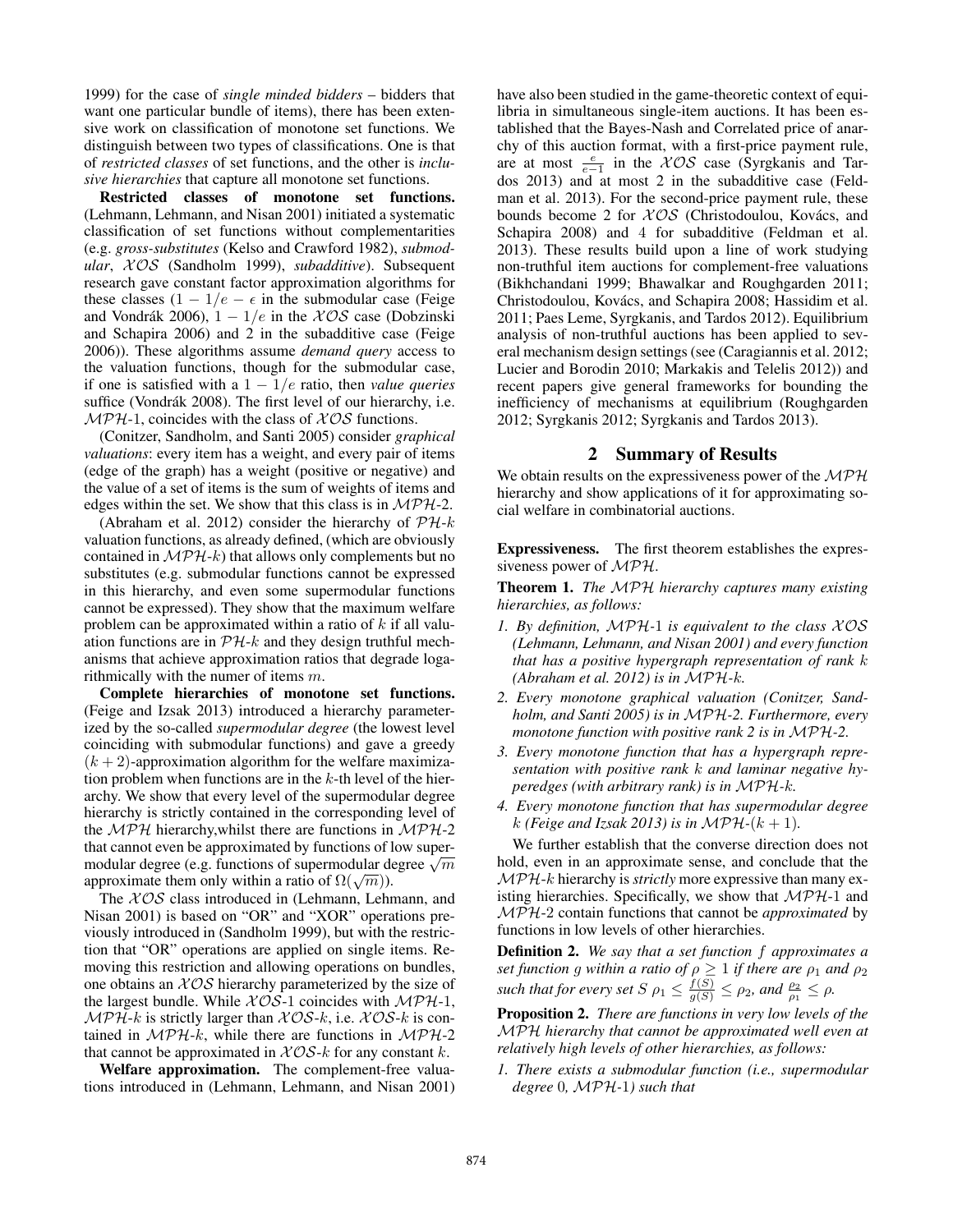- *(a) A graphical function cannot approximate it within a ratio better than*  $\Omega(m)$ *.*
- *(b) A positive hypergraph function cannot approximate it within a ratio better than* m*.*
- *(c) A hypergraph function of rank* k *(both negative and positive) cannot approximate it within a ratio better than*  $\Omega(\frac{m}{k^2})$ *, for every* k.
- *2. There exists a* PH*-2 function (i.e.,* MPH*-2) such that every function of supermodular degree* d *cannot approximate it within a ratio better than*  $\Omega(m/d)$ *.*

Applications. With the new hierarchy at hand, we are in a position to revisit algorithmic and game-theoretic problems about welfare maximization in combinatorial auctions. We obtain good approximation ratios for settings with valuations that lie in low levels of the  $MPH-k$  hierarchy. We first provide a polynomial time algorithm for the welfare maximization problem when valuations are in  $MPH-k$ .

Theorem 3. *If agents have* MPH*-*k *valuations, then there exists an algorithm that gives*  $k + 1$  *approximation to the optimal social welfare. This algorithm runs in polynomial time given an access to demand oracles for the valuations.*

Our approximation algorithm first solves the configuration linear program for welfare maximization introduced by (Dobzinski, Nisan, and Schapira 2010). Solving this LP can be done in polynomial time using demand queries. We then round the solution to the LP so as to get an integer solution. Our rounding technique is oblivious and does not require access to demand queries. By analyzing the integrality gap, we show that our rounding technique is nearly best possible.

The second setting we consider is a simultaneous firstprice auction — where each of the  $m$  items is sold via a separate single-item auction. We quantify the welfare loss in this simple auction when bidders have  $MPH-k$  valuations and at every coarse correlated equilibrium of the complete information setting (correlated price of anarchy) and Bayes-Nash equilibrium of the incomplete information setting (Bayes-Nash price of anarchy).

Theorem 4. *For simultaneous first price auctions with* MPH*-*k *valuations, both the correlated price of anarchy and the Bayes-Nash price of anarchy are at most* 2k*.*

Our proof technique extends the analysis for complementfree valuations in (Feldman et al. 2013) and the smoothness framework introduced in (Syrgkanis and Tardos 2013) to settings with complementarities. We also establish an almost matching lower bound in the full version of the paper.

Theorem 5. *There exists an instance of a simultaneous first price auction with single minded bidders in* MPH*-*k *in which the price of anarchy is*  $\Omega(k)$ *.* 

Remarks. Most of our expressiveness results showing that a certain function belongs to  $MPH-k$  are established by showing that the function satisfies a certain requirement that we refer to as the Positive Lower Envelope (PLE) condition. We also observe that, together with monotonicity, this requirement becomes a sufficient and necessary condition

for membership in  $MPH-k$ . This observation motivates the definition of a new hierarchy, referred to as  $PLE$ . The class  $PLE-k$  contains  $MPH-k$ , but also includes non-monotone functions. While monotonicity is a standard assumption in the context of combinatorial auctions,  $PLE$  can be applicable outside the scope of combinatorial auctions. In the full version of the paper, we analyze the expressiveness of  $PLE$ functions and the observation that our approximation results extend to non-monotone  $PLE$  functions.

Extensions. One of the main open problems suggested by this work is the relation between hypergraph valuations of rank k and  $MPH-k$  valuations. We conjecture that:

Conjecture 6. *Every hypergraph function with rank* k *(positive or negative) is in*  $\widehat{MPH}\text{-}O(k^2)$ *.* 

We make partial progress toward the proof of this conjecture, by confirming it for the case of symmetric functions. For non-symmetric, observe that for the case of laminar negative hyperedges, we show an even stronger statement in item (3) of Theorem 1.

Theorem 7. *Every monotone symmetric hypergraph function with rank k (positive or negative) is in*  $\mathcal{MPH}\text{-}O(k^2)$ 

For symmetric functions, we conjecture a more precise bound of  $\lceil \frac{k}{2} \rceil$   $\lceil \frac{k+1}{2} \rceil$ , suggested by a computer-aided simulation based on a non-trivial LP formulation. For the special cases of symmetric functions of ranks  $k = 3$  and 4, we show that they are in  $MPH-4$  and  $MPH-6$ , respectively, and that this is tight. We use an LP formulation whose optimal solution is the worst symmetric function possible for a given rank, and its value corresponds to the level of this worst function in the  $MPH$  hierarchy. We bound the value of this LP, by using LP duality (in the full version).

# 3 Proofs

In this section we include a part of our proofs. Due to space constraints, we defer the other proofs to the appendix.

### 3.1 Some proofs of expressiveness (Thm. 1 and 7)

Positive lower envelope technique. Proving that a particular set function  $f: 2^{\tilde{M}} \to \mathbb{R}^+$  is in  $\mathcal{MPH}\text{-}k$  requires constructing a set of  $\mathcal{PH}-k$  valuations that constitute the index set  $\mathcal L$  over which the maximum is taken. In what follows we present a canonical way of constructing the set  $\mathcal{L}$ . The idea is to create a  $\mathcal{PH}\text{-}k$  function for every subset S of the ground set M. The collection of these  $\mathcal{PH}-k$  functions, one for each subset, constitutes a valid  $MPH-k$  representation if they adhere to the following condition.

Definition 3 (Positive Lower Envelope (PLE)). *Let* f :  $2^M \to \mathbb{R}^+$  be a monotone set function. A positive lower en*velope (PLE) of* f *is any positive hypergraph function* g *such that,*  $g(M) = f(M)$  *and for any*  $S \subseteq M$ *:*  $g(S) \le f(S)$  *(nooverestimate).*

Before presenting the characterization, we need the following definition. A function  $f : 2^M \to \mathbb{R}^+$  *restricted to a subset*  $S, S \subseteq M$ , is a function  $f_S : 2^S \subseteq \mathbb{R}^+$  with  $f_S(S') = f(S')$  for every  $S' \subseteq S$ .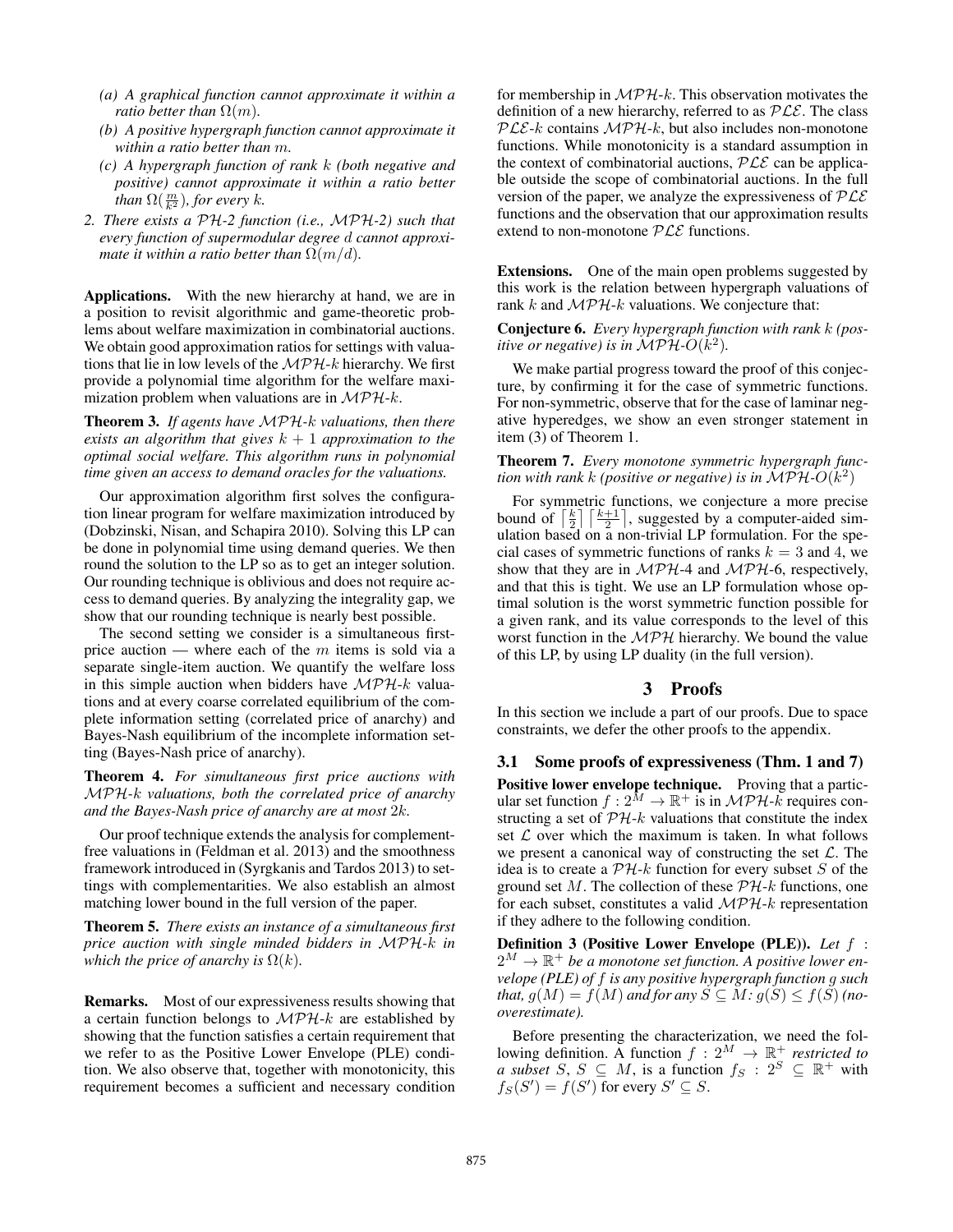Proposition 8 (A characterization of MPH). *A function* f *is in* MPH- $k$  *if and only if it is monotone and*  $f_S$  *admits a lower envelope of rank k for every set*  $S \subseteq M$ .

We provide a proof sketch of the second part in Thm. 1, that any monotone function of positive rank 2 is in  $MPH-2$ 

*Proof.* Let  $v: 2^M \to \mathbb{R}^+$  be a monotone set function of positive rank 2 and let  $G_v$  be the hypergraph representation of v, where the vertices of  $G_v$  are the items of M. By Proposition 8 it suffices to show that every  $S \subseteq M$  has a positive lower envelope of rank 2 (abbreviated as PLE-2). Consider an arbitrary  $S \subseteq M$ . We construct a positive lower envelope for S by induction. Starting with an empty set of vertices, we iteratively add the vertices of S, one at a time. Let  $u_i \in S$ denote the vertex added at iteration i, and  $S_i \subseteq S$  denote the resulting subset. The inductive invariant that we maintain is that each  $S_i$  has a PLE-2. The base case of the induction is  $S_1$ , and there the inductive hypothesis holds because v is nonnegative. We now prove the inductive step. Namely, we assume that  $S_{i-1}$  has a PLE-2, and prove the same for  $S_i$ .

Let  $N_i$  ( $P_i$ , respectively) denote the set of negative (positive, respectively) hyperedges in  $G_v$  that contain  $u_i$  and are contained in  $S_i$ . (As v has positive rank 2, the hyperedges in  $P_i$  have rank at most 2.) Consider an auxiliary bipartite graph H with members of  $N_i$  as one set of vertices, members of  $P_i$  as the other set of vertices, and edges between  $e \in N_i$  and  $e' \in P_i$  iff  $e' \subset e$  (namely, the negative hyperedge contains all items of the positive hyperedge). These edges have infinite capacities. Add two auxiliary vertices, s connected to each member of  $N_i$  by an edge of capacity equal to the (absolute value of the) weight of the corresponding hyperedge in  $G_v$ , and t connected to each member of  $P_i$ by an edge of capacity equal to the weight of the corresponding hyperedge in  $G_v$ . We claim that there is a flow F from s to  $t$  saturating all edges of  $s$ . This follows from the max flow min cut theorem, together with the facts that  $v$  is monotone and all positive hyperedges have rank at most 2. Given this claim (whose proof appears in the full version), we add to the PLE-2 of  $S_{i-1}$  only the the members of  $P_i$  (hence positive edges of rank at most 2), but each of them with a weight reduced by the amount of flow that goes from it to  $t$  (according to the saturated flow  $F$ ). The flow  $F$  gives us a way of charging every negative hyperedge that is discarded against a reduction in weight of positive hyperedges contained in it, and this implies that the result is indeed a PLE-2 for  $S_i$ .

Next we provide a proof sketch of Thm. 7, that any monotone symmetric hypergraph-r function is in  $\mathcal{MPH}\text{-}O(r^2)$ .

*Proof.* Let f be a normalized monotone symmetric set function of rank  $r$ , and let  $h$  be its hypergraph representation. Consider the following monotone symmetric set function  $g$ defined by the positive hypergraph representation  $p: p(S) =$  $f(U)/\binom{n}{R}$  if  $|S| = R$ , and  $p(S) = 0$  o.w., for  $R = 3r^2$ . As all four functions  $f, h, g, p$  are symmetric, we shall change notation and replace  $f(S)$  by  $f(|S|)$ . As special cases of this notation,  $f(U)$  is replaced by  $f(n)$ , and  $f(\phi)$  by  $f(0)$ .

We claim that  $q$  is a lower envelope for  $f$ . There are three conditions to check. Two of them trivially hold, namely,

 $g(0) = f(0) = 0$ , and  $g(n) = {n \choose R} p(R) = f(n)$ . The remaining condition requires that  $g(k) \leq f(k)$  for every  $1 \leq$  $k \leq n-1$ . This holds for  $k \leq R$ , since  $q(k) = 0$ , whereas  $f(k) \geq 0$ . Hence the main content of our proof is to establish the inequality  $g(k) \le f(k)$  for every  $R \le k \le n - 1$ .

The proof proceeds by means of contradiction: suppose there is some  $f$  that serves as a negative example, namely, that for this f there is  $R \leq k \leq n-1$  for which  $q(k) > f(k)$ . We can show that if such an example exists then there exists one where  $k = n - 1$  (details appear in the full version). Thus it suffices to show that  $g(n-1) = \binom{n-1}{R} f(n) / \binom{n}{R} =$  $\frac{n-R}{n}f(n) \le f(n-1)$  for any f that is hypergraph-r.

We will consider the (not necessarily monotone) degree r polynomial  $F(x) = \sum_{i=1}^{r} {x \choose i} h(i)$ , that matches  $f(x)$  at integral points  $\{0, \ldots, n\}$ . Let  $M = \max_{0 \le x \le n} |F(x)|$  and let  $0 \le y \le n$  be such that  $|F(y)| = \overline{M}$ . By Markov's inequality regarding bounds on derivatives of polynomials (Markov 1890), we can show that  $\max_{0 \le x \le n} |F'(x)| \le$  $\frac{2r^2}{r^2}M$ . If y is an integer then monotonicity of f (and hence of F on integer points) implies that  $M = f(n)$ . However, y need not be integer. In that case  $i < y < i + 1$  for some  $0 \le i \le n-1$ . Let  $m = \max[|F(i)|, |F(i+1)|]$ . Then  $M \leq m + \frac{1}{2} \max_{i \leq x \leq i+1} [|F'(x)|] \leq f(n) + \frac{r^2}{n} M$ . As  $n \ge R \ge 3r^2$  we obtain that  $M \le 3f(n)/2$ . On the other hand,  $f(n-1) = F(n-1) \ge f(n) - \max_{0 \le x \le n} F'(x) \ge$  $f(n) - \frac{2r^2}{n}M \ge f(n) - \frac{3r^2}{n}$  $\frac{r^{2}}{n} f(n)$ . Since  $R = 3r^{2}$  we have that  $f(n-1) \ge (1 - \frac{R}{n})f(n) = g(n-1)$ , as desired.

#### 3.2 Algorithmic Welfare Maximization (Thm. 3)

In this section we consider the purely algorithmic problem, ignoring incentive constraints. While constant factor approximations exist for welfare maximization in the absence of complementarities (see (Dobzinski, Nisan, and Schapira 2010; Feige 2006)), it is not hard to see that complementarities can make the welfare problem as hard as independent set and hence inapproximable to within an almost linear factor. Our hierarchy offers a linear degradation of the approximation as a function of the degree of complementarity. At a high level, our algorithm works as follows: define the *configuration linear program* (LP) (introduced in (Dobzinski, Nisan, and Schapira 2010)) by introducing a variable  $x_{i,S}$ for every agent  $i$  and subset of items  $S$ . Given the valuation function  $v_i$  of each agent i, the *configuration LP* is:

maximize 
$$
\sum_{i,S} x_{i,S} \cdot v_i(S)
$$
 (3)  
\n  
\n
$$
\text{s.t. } \sum_{S} x_{i,S} \le 1 \quad \forall i \in N
$$
\n
$$
\sum_{i,S|j \in S} x_{i,S} \le 1 \quad \forall j \in M
$$
\n
$$
x_{i,S} \ge 0 \quad \forall i \in N, S \subseteq M
$$

The first set of constraints guarantees that no agent is allocated more than one set and the second set of constraints guarantees that no item belongs to more than one set. This LP provides an upper bound on the optimal welfare. To find a solution that approximates the optimal welfare, we first solve this LP (through duality using *demand queries* (Nisan and Segal 2006)) and then round it (see below).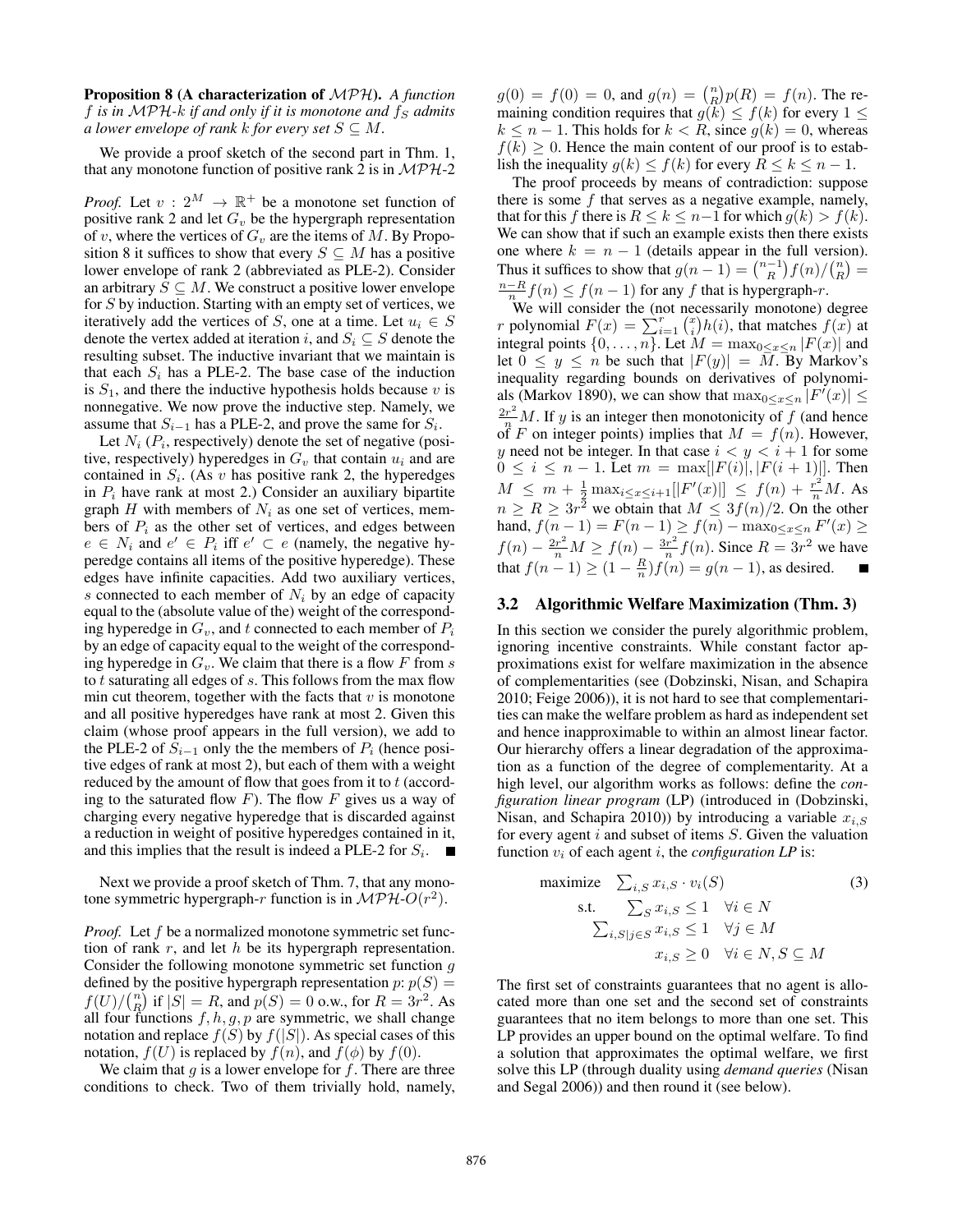**Rounding the LP.** First each agent  $i$  is assigned a tentative set  $S_i'$  according to the probability distribution induced by the variables  $x_{i,S}$ . Note that this tentative allocation has the same expected welfare as the LP. However, it may be infeasible as agents' sets might overlap. We must resolve these contentions. Several approaches for doing this when there are no complementarities were proposed and analyzed in (Dobzinski, Nisan, and Schapira 2010; Feige 2006). However, these approaches will fail badly in our setting, due to the existence of complementarities. Instead, we resolve contention using the following technique: We generate a uniformly random permutation  $\pi$  over the agents and then at each step t for  $1 \le t \le n$ , assign agent  $i = \pi(t)$  items  $S_i = S'_i \setminus \{ \cup_{i' = \pi(1)}^{\pi(t-1)} S_{i'} \}$ , i.e., those items in his tentative set that have not already been allocated.

The following proposition bounds the welfare guarantee of the above contention resolution algorithm.

Proposition 9. *If agents have* MPH*-*k *valuations, then the random permutation rounding algorithm produces (in expectation) an allocation that approximates the maximum welfare within a ratio no worse than*  $k + 1$ .

*Proof.* First, note that the solution is feasible, since every item is allocated at most once. We upper bound the approximation guarantee. The sum of values of tentative sets preserve, in expectation, the value of the optimal welfare returned by the configuration LP. Consider an arbitrary agent and his tentative set  $T$ . This set attained its value according to some positive hypergraph  $H$  that has no edges of rank larger than  $k$ . Consider an arbitrary edge of  $H$  contained in T, and let  $r \leq k$  be its rank. We claim that its expected contribution (expectation taken over the random choices of the other agents and the random permutation) towards the final welfare is at least  $1/(r+1)$  of its value. The expected number of other agents who compete on items from this edge is at most r (by summing up the fractional values of sets that contain items from this edge). Given that there are  $\ell$  other competing agents, the agent gets all items from the edge with probability exactly  $\frac{1}{\ell+1}$ . As the expectation of  $\ell$  is at most r, the expectation of  $\frac{1}{\ell+1}$  is at least  $\frac{1}{r+1}$  (by convexity) and hence at least  $\frac{1}{k+1}$  as the valuation function is  $\mathcal{MPH-}k$ . The proof follows from linearity of expectation.

An integrality gap of  $k - 1 + \frac{1}{k}$  is known for hypergraph matching in  $k$ -uniform hypergraphs (see (Chan. Y. H 2012) and references therein). These instances are special cases of welfare maximization with  $MPH-k$  valuations. Hence, our rounding technique in Proposition 9 is nearly best possible. Recall also that even for single-minded bidders with sets of size up to  $k$ , it is  $\mathcal{NP}$ -hard to approximate the welfare maximization problem to a better factor than  $\Omega(\frac{\ln k}{k})$ .<sup>3</sup>

#### 3.3 Welfare at Equilibrium (Thm. 4)

In this section we study welfare guarantees at equilibrium of the simultaneous item auction, when all agents have  $MPH$ -

 $k$  valuations. In a simultaneous item (first-price) auction, every bidder  $i \in [n]$  simultaneously submits a bid  $b_{ij} \geq 0$  for every item  $j \in [m]$ . We write  $b_i = (b_{i1}, \ldots, b_{im})$  for the vector of bids of bidder i, and  $b = (b_1, \ldots, b_n)$  for the bid profile of all bidders. Every item is allocated to the bidder who submits the highest bid on it (breaking ties arbitrarily), and the winning bidder pays his bid. We let  $X_i(b)$  denote the bundle allocated to bidder  $i$  under bid profile  $b$ , and we write  $X(b) = (X_1(b), \ldots, X_n(b))$  for the allocation vector under bids  $b$ . When clear in the context, we omit  $b$  and write  $X$ for the allocation. A bidders' utility is assumed to be quasilinear; i.e.,  $u_i(b; v_i) = v_i(X_i(b)) - \sum_{j \in X_i(b)} b_{ij}$ . Given a valuation profile v we let  $X^*$  be the welfare-maximizing allocation and  $\text{OPT}(\mathbf{v})$  its social welfare.

In this part we assume that the valuations of the players are common knowledge and we provide a weaker efficiency guarantee. We defer the tighter analysis and the extension to the incomplete information setting to the full version. A Nash equilibrium is a profile of (possibly random) bids  $B = (B_1, \ldots, B_n)$ , such that no player's utility can increase by deviating to another bid. To quantify the inefficiency of a simultaneous item auction, we will use the *price of anarchy* (PoA) measure, which is the maximum ratio (over all valuation profiles) of the optimal welfare over the welfare obtained at any Nash equilibrium.

$$
\text{POA} = \max_{\mathbf{v}, B \colon B \text{ is mixed NE}} \frac{\text{Opt}(\mathbf{v})}{\mathbb{E}_{\mathbf{b} \sim B}[\text{SW}(X(\mathbf{b}))]}.
$$
 (4)

Bounding the PoA. We provide a proof that the PoA of the auction is at most 4k, when bidders have  $MPH-k$ valuations. Let  $B$  be a randomized bid profile that constitutes a Nash equilibrium under valuations v. For each item  $j \in [m]$ , let  $P_j = \max_j B_{ij}$  be the price of item j;  $P_j$  is a random variable induced by the bid profile. Consider what would happen if bidder  $i$  deviated from  $B$  and instead bid  $b_{ij}^* = 2k \cdot \mathbb{E}[P_j]$  on all the items  $j \in X_i^*$  and 0 on the other items. By Markov's inequality bidder  $i$  wins each item  $j \in X_i^*$  with probability at least  $1 - \frac{1}{2k}$ . Let  $v_i^*$  be the  $\mathcal{PH}-k$ lower envelope with respect to set  $\tilde{X}_i^*$  (recall bidders have  $MPH$ -k valuations). Then,  $v_i(X_i^*) = v_i^*(X_i^*)$  and, for any  $X_i \subseteq X_i^*$ ,  $v_i(X_i) \geq v_i^*(X_i)$ . Since  $v_i^*$  is a  $\mathcal{PH}\text{-}k$  valuation, each hyperedge of  $v_i^*$  has size at most k; it then follows by the union bound that bidder  $i$  wins all items in any such hyperedge with probability at least  $\frac{1}{2}$ . Therefore, the value that the player derives from this deviation is at least  $\frac{1}{2}v_i^*(X_i^*) = \frac{1}{2}v_i(X_i^*)$ . Hence, his utility from the deviation is at least  $\frac{1}{2}v_i(X_i^*) - 2k \cdot \sum_{j \in X_i^*} \mathbb{E}[P_j]$ . By the Nash condition his utility at equilibrium is at least this high.

Summing the above bound over all bidders  $i$ , the sum of bidders' utilities at equilibrium is at least  $\frac{1}{2} \text{OPT}(v) - 2k$ .  $\sum_{j \in [m]} \mathbb{E}[P_j]$ . Since total utility is welfare minus revenue:

$$
\mathbb{E}[SW(B; \mathbf{v})] - \sum_{j \in [m]} \mathbb{E}[P_j] \ge \frac{1}{2} \text{OPT}(v) - 2k \sum_{j \in [m]} \mathbb{E}[P_j]
$$

Since every player has the option to drop out of the auction, his expected utility is non-negative. Therefore, the expected total payment at equilibrium is bounded above by the

 $3$ Follows by an approximation preserving reduction from  $k$ set packing from (Lehmann, O'Callaghan, and Shoham 1999), together with a hardness result of (Hazan, Safra, and Schwartz 2006).